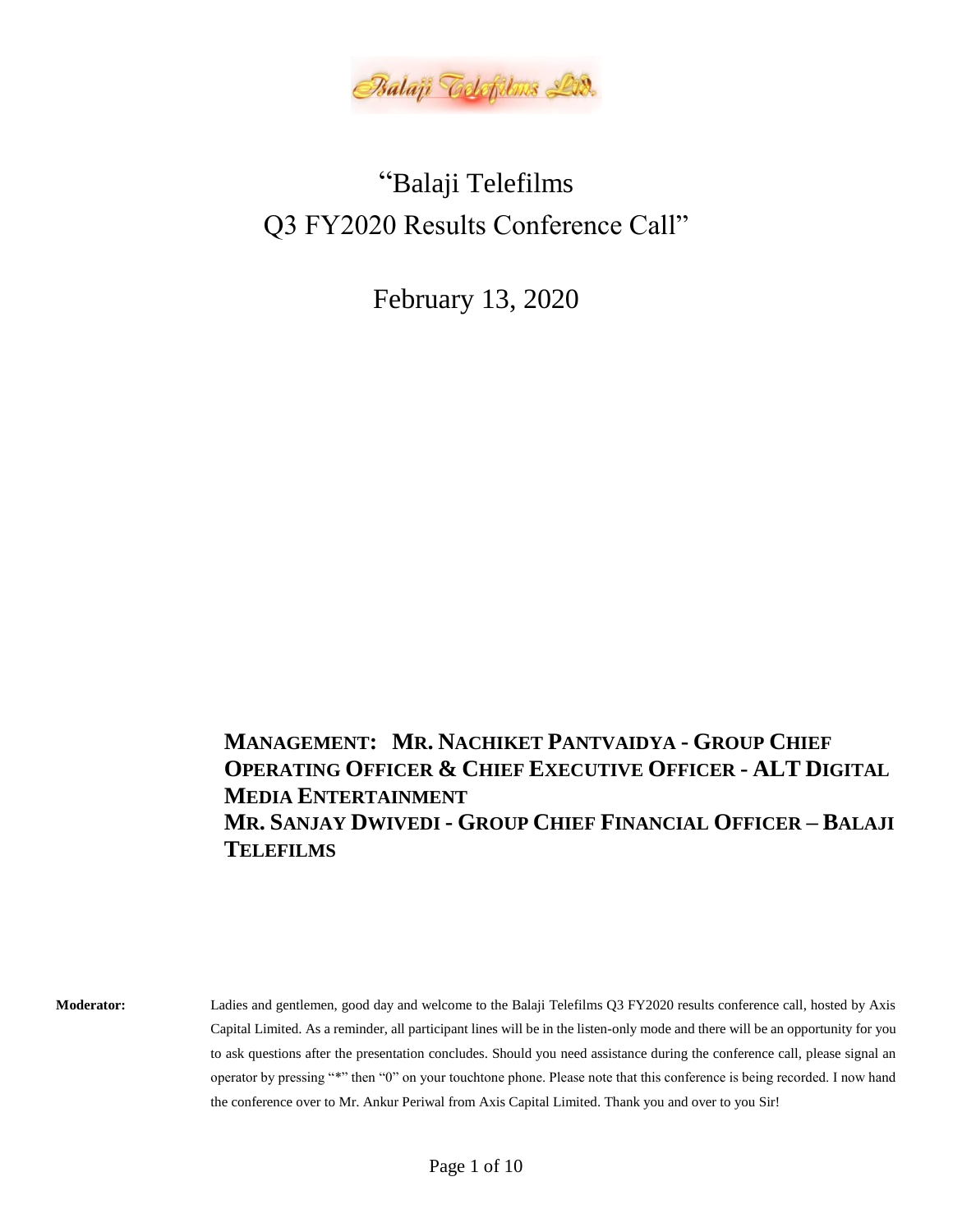

### *February 13, 2020*

- **Ankur Periwal:** Good evening friends and welcome to Balaji Telefilms Q3 FY2020 earnings call. As usual, the call will be initiated with a brief management discussion on the quarterly and the 9 monthly performance followed by an interactive Q&A session. From the management team we have with us Mr. Nachiket Pantvaidya, CEO of ALT Balaji, Mr. Sanjay Dwivedi, Group CFO. Over to you Nachiket for your initial comments.
- **Nachiket Pantvaidya:** Very good afternoon. Thank you for joining us on our Q3 FY2020 earnings call. I hope you all have had a chance to review our earnings release published yesterday evening. The quarter and the first 9 months of this year has been very good for us as our investments in creating content across TV, movies and digital have now started to pay off. I am pleased to report that Q3 FY2020 has been a record year of profitability for us and is the highest quarterly profit in over 12 years. I will now quickly walk through major updates across our business.

Starting with the update on the TV production business where we continue to drive the ratings for the broadcasters we work with. For the quarter we had 15% market share in prime time rating, which is still more than our production houses rank 2 and rank 3 combined. This allowed us to finish the calendar year as the number one creator of content on Indian television. We had nine shows on air during the quarter and produced over 219 hours of content. Our shows are doing very well and we launched two new shows in the quarter. The iconic Naagin came back for season four a testament to our understanding of mass Indian content.

We also launched Yeh Hai Chahatein, a spin off show based on the hugely popular Yeh Hai Mohabbatein. Yeh Hai Mohabbatein came to an end after entertaining Indian audiences for over six years. Our TV business remains on a solid footing and we will continue to focus on driving hours of production and realizations. This quarter we also successfully scaled up our digital content production arm. and created a number of hit shows for our ALT Balaji platform. We have the required teams and infrastructure in place to continue to produce and create hit contract television and digital. Overall, the TV business remains on a solid foundation and will contribute significantly to the earnings for the year.

Coming to our movie business, we had an exceptionally good performance primarily driven by the superhit movie Dream Girl, which was accounted for in the quarter. Balaji Motion Pictures continues to focus on presales and co-production of its future slate and our capital commitments to the movie business remains limited. We have four movies in the pipeline and our intention is to focus on presales and co-production where feasible. For example, Ek Villain 2 is being co-produced with T-series as a production partner.

Other movies in the pipeline include Dolly Kitty Aur Woh Chamakte Sitare starring Konkona Sen Sharma and Bhumi Pednekar, which had a very successful premier at the Busan Film Festival last year. Pagglait starring Sanya Malhotra and KTina starring Disha Patani, both of which are original stories that should connect well with Indian audience. Finally, on ALT Balaji, we continue to establish ourselves as a preferred choice for urban mass hindi content. Our collaboration with ZEE5 has gone live since September and both partners are pleased with the success so far. We continue to create shows that work well with digital audience in India and Indian's abroad. Our current active subscriber base stands close to 1.6 million and we continue to see good traction on the direct subscription front.

We are ranked consistently in the top 5 grossing apps, currently we are ranked #4 across IOS and Androids despite one of the lowest subscription prices in the country and investing about one tenth of what our competitors invest in marketing. Our deal with ZEE5 will help us get committed revenues towards content creation while allowing us to grow our direct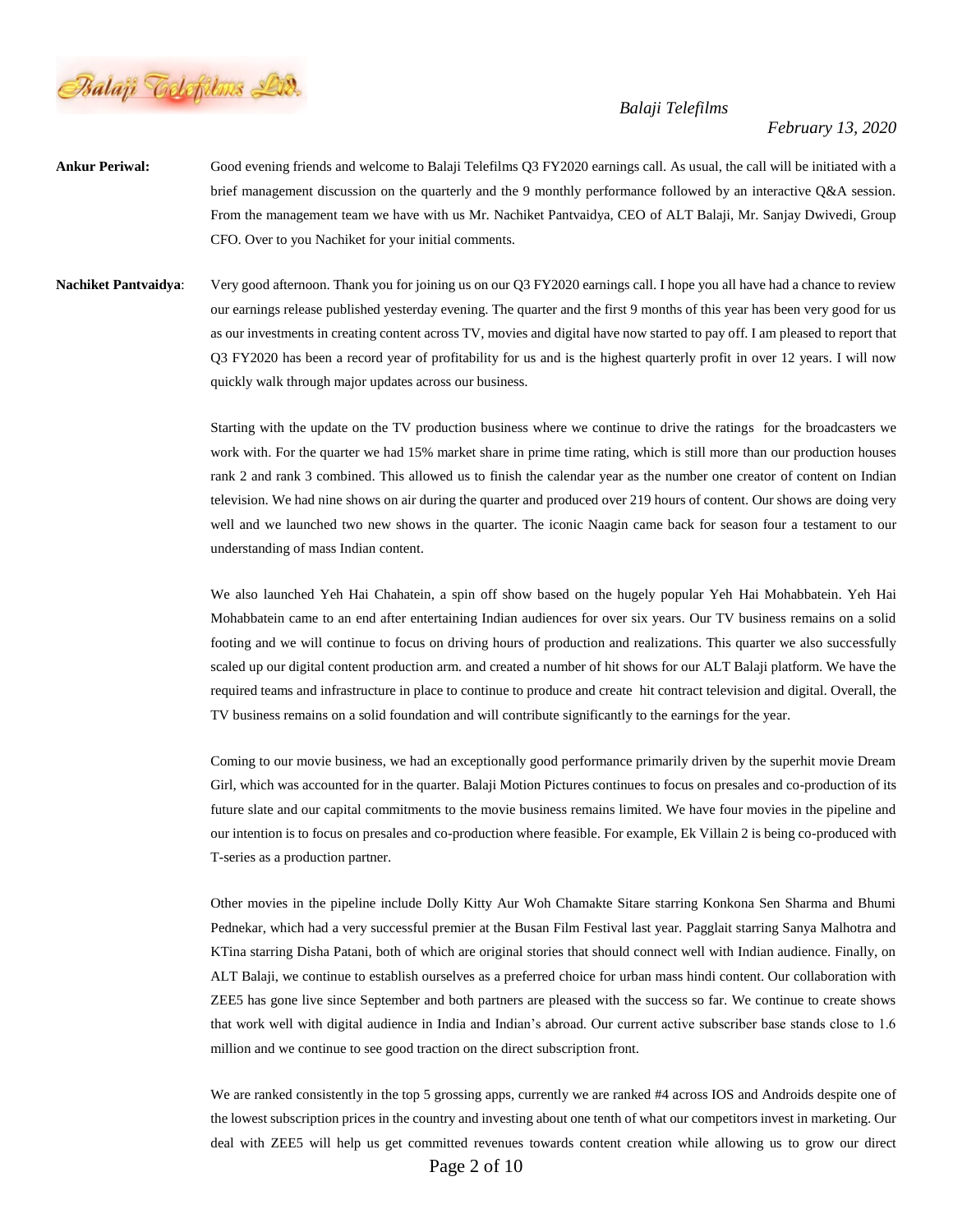

## *February 13, 2020*

subscriber base. The partnership allows us to conserve our cash burn by way of co-production and move towards becoming profitable and a valuable OTT and we have now significantly reduced our EBITDA burn for the quarter from an average run rate of Rs.30 Crores a quarter that is a loss of Rs.30 Crores a quarter we are now down to under 15 Crores and expect this to narrow down quickly. I will now hand this over to Mr. Sanjay Dwivedi, our Group CFO to give you a quick update on the financials.

**Sanjay Dwivedi:** Thank you. I hope you all have seen the results presentation available on the website. Financially, we had one of our best quarters in recent time. The key figures are as follows:

> Revenues for the quarter were at Rs.198.4 Crores and up 78% over the same period in FY2019. This was driven by two main factors, an increase in digital content production for ALT Balaji and ZEE5 and the full impact of the movie Dream Girl in the quarter. Significant expansion in EBITDA for the reflective of strong operational cost control especially around the new shows launch in quarter. EBITDA for 9 months was at Rs.95.9 Crores versus 16.1 Crores a growth of nearly 5x. Finally, standalone Q3 PAT at Rs.29.4 Crores and 9 months PAT at Rs.47.4 Crores growth of 145% and 165% respectively all reflective of a strong operational performance across our TV and movie business. Coming to ALT Balaji, as mentioned previously, we continue to drive strong revenue growth, which was Rs.23.1 Crores for the quarter versus 41.8 Crores for the full year FY2019. We continue to keep a tight control on cost. EBITDA loss in Q3 on ALT Balaji has fallen sharply and was at Rs.16 Crores versus Rs.68 Crores in the first half of the year. The strong performance is also reflected in our consolidated numbers. The company continues to remain cash free with mutual fund investment as at December 31, 2019 was at Rs.175 Crores and further cash and cash equivalents of Rs.14.5 Crores. The board has also declared an interim dividend of 20% or Rs0.40 paisa per share. Overall, we believe our investment into creating the content and platform are now reaping the rewards and we believe we can continue this momentum into the coming quarters. I thank you all for joining us today and now would request the moderator to open the Q&A session.

# **Moderator**: Thank you. Ladies and gentlemen, we will now begin the question and answer session. We have the first question from the line of Rohit Dokania from IDFC Securities. Please go ahead.

**Rohit Dokania:** Thank you for the opportunity and congratulations on a good quarter. I had two, three questions, one is you do talk about the pivot to paywall, so just wanted some more details on that, firstly you are saying you are kind of no more free to customer along with the single partner only, so what is this exactly mean?

**Management:** It means two things that before September 1, 2019, we were available free on our Telcos to our customers at ARPU, which was bordering between Rs.15 and Rs.20 because the usage was monthly base, so the ARPU of this Telco customers was very low, but we had a large base of Telco customers that came not directly to us, but came on the Telco base. Now, that has stopped and everything is available only when the consumer pays for it whether it is in ZEE5 or on ALT. In addition, what has happened is that we produced 42 shows before September 2019, which are now available exclusively only on ALT, they are not available in ZEE5, so ZEE5 right now has about 13 shows that we produced in the last few months and the rest of the shows are available only exclusively on ALT. This has enabled us to one raise our ARPU, secondly have direct subscriptions going up, as a result year-on-year, we are doubling our subscription revenue overall also and also through direct subscribers, so that is really the benefit of going behind paywall, we feel that as our library increases we need to ensure that people form the habit of paying for our content and our content is not offered free. We had to do Telco deals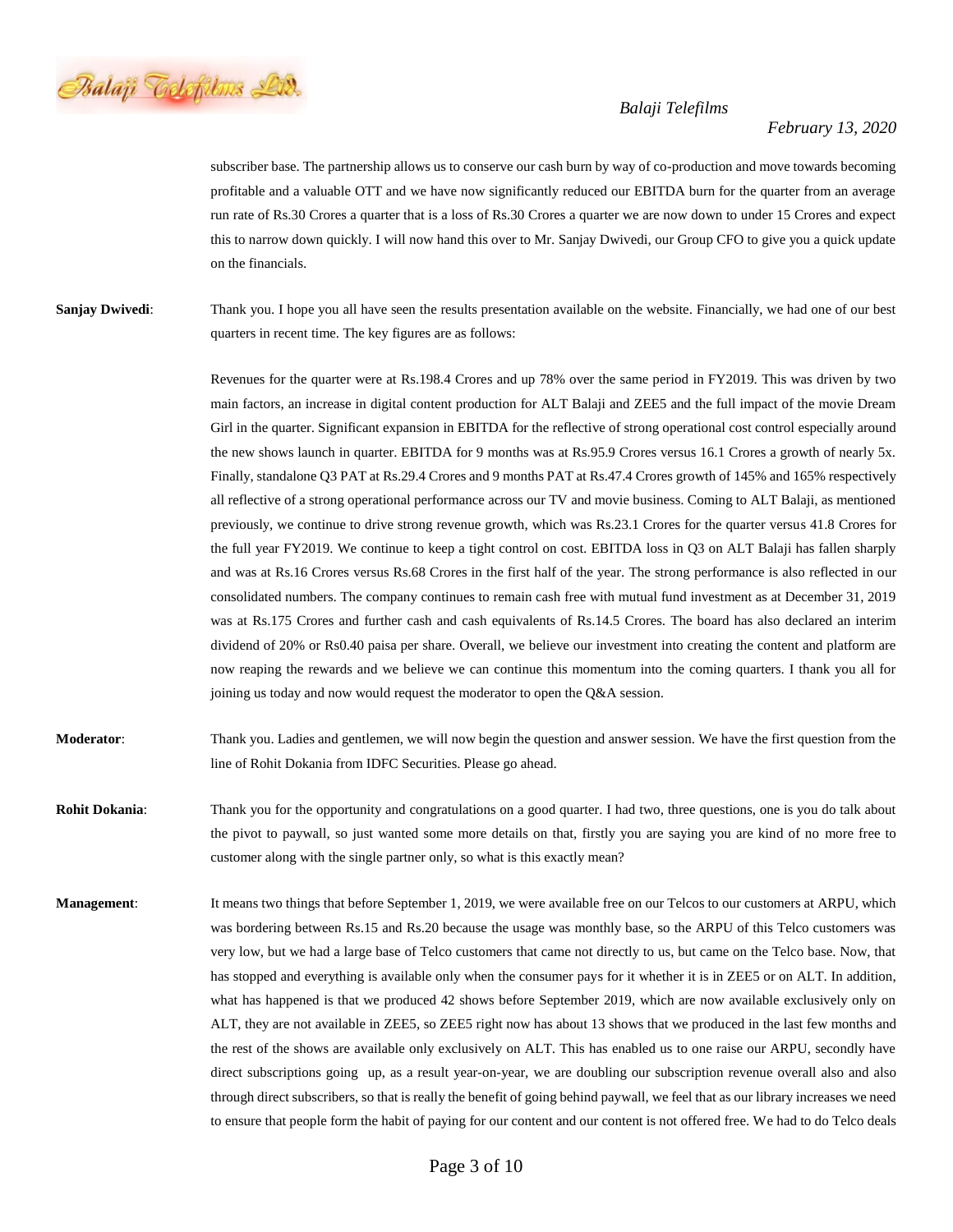

|                       | and give it off free in the first, probably 30 months of our existence because our library was small, but now we have taken<br>a call, now with the library is growing that we are going to go only behind paywall.                                                                                                                                                                                                                                                                                                                                                                                                                              |
|-----------------------|--------------------------------------------------------------------------------------------------------------------------------------------------------------------------------------------------------------------------------------------------------------------------------------------------------------------------------------------------------------------------------------------------------------------------------------------------------------------------------------------------------------------------------------------------------------------------------------------------------------------------------------------------|
| <b>Rohit Dokania:</b> | Understood, does that mean that we are not present in any of these Telco aggregator apps at all?                                                                                                                                                                                                                                                                                                                                                                                                                                                                                                                                                 |
| Management:           | Correct.                                                                                                                                                                                                                                                                                                                                                                                                                                                                                                                                                                                                                                         |
| <b>Rohit Dokania:</b> | And did it have any impact in terms of knee jerk sort of reaction to our revenues or there was no such impact because of<br>these?                                                                                                                                                                                                                                                                                                                                                                                                                                                                                                               |
| Management:           | As a matter of fact, in this quarter the revenues have gone up, as you would have seen, so just to give you an overall picture,<br>our numbers are looking more and more cheerful in terms of the topline simply because we have got 42 shows exclusively<br>and we are also able to manage our P&L and revenues because of our deal with ZEE where there is content sharing and<br>reimbursement for content sharing.                                                                                                                                                                                                                           |
| <b>Rohit Dokania:</b> | So, actually that was the second question, so you did allude to some of it in your opening remarks, if you can just provide<br>more details, how is the content cost sharing, how does that happen and in terms of is there any sort of ARPU sharing as<br>well that goes on because I believe your content is also available on ZEE5 as well, it will be difficult to give the details, but<br>at least some qualitative comment would be helpful?                                                                                                                                                                                              |
| Management:           | It is a 60-40 content share, 60% of our content cost is picked up ZEE and I think on an annual basis that will amount to at<br>least about 80 Crores to 90 Crores and the rest of the money that we spend on the apps has to be made by us directly through<br>our exclusive live and show that exploit and as a result of that we hope to breakeven between 36 to 48 months from our<br>launch that is anytime after the AMJ quarter we will start breakeven, right now this quarter loss stands at about 16 Crores,<br>we will make that single digits in January-March and April-June onwards we will practically breakeven the ALT business. |
| <b>Aasim Bharde:</b>  | Great, Sir. Thank you and all the best.                                                                                                                                                                                                                                                                                                                                                                                                                                                                                                                                                                                                          |
| <b>Moderator:</b>     | Thank you. We have the next question from the line of Dharmik Prajapati from Prospero Tree. Please go ahead.                                                                                                                                                                                                                                                                                                                                                                                                                                                                                                                                     |
| Dharmik Prajapati:    | In movie business, so the pipeline Dolly Kitty Aur Woh Chamakte was suppose to release in Q4, but now it has shifted to<br>Q1 in FY2021, so what are the actual pipeline for Q1 FY2021?                                                                                                                                                                                                                                                                                                                                                                                                                                                          |
| Management:           | What is your question, are you continuing I am not able to understand?                                                                                                                                                                                                                                                                                                                                                                                                                                                                                                                                                                           |
| Dharmik Prajapati:    | I just wanted to understand what is the sure pipeline for FY2021, because what I assume that there were four that we are<br>going to launch in this current financial year, now only three movies released and now four movies scheduled to next year,<br>so what is the pipeline for FY2021?                                                                                                                                                                                                                                                                                                                                                    |
| <b>Management:</b>    | So, so the pipeline and you can count the four, number one is Dolly Kitty, second is KTina starring Disha Patani then it is<br>Pagglait, starring Sanya Malhotra and we have Ek Villain 2, which we are co-producing with T-series. The release date for<br>Ek Villain 2 is not yet confirmed, but it could well be in March 2021, it might just be the fourth release.                                                                                                                                                                                                                                                                          |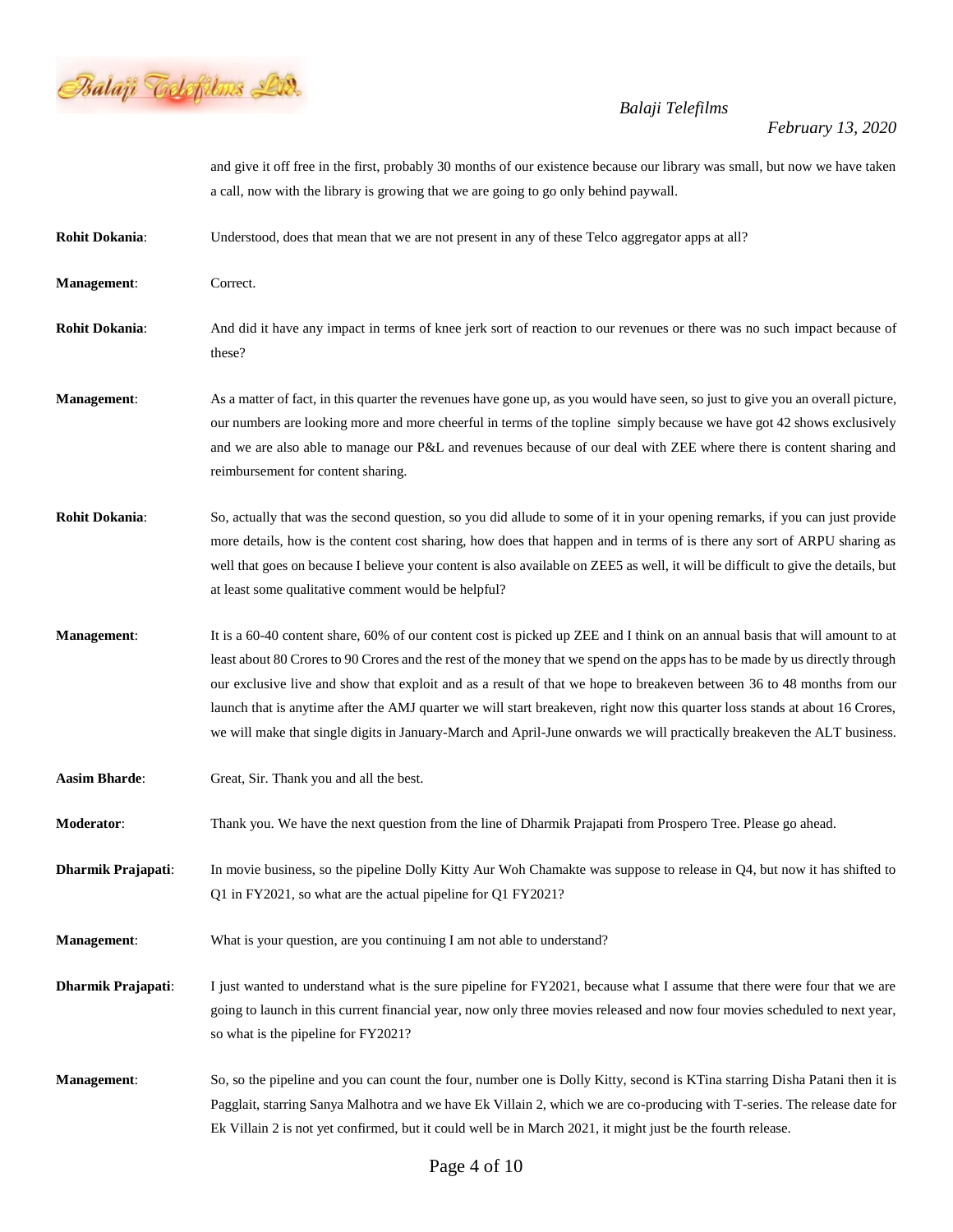

| Dharmik Prajapati:        | What is the completion stage of this any four movies like 50% of the movie completed?                                                                                                                                                                                                                                                                         |
|---------------------------|---------------------------------------------------------------------------------------------------------------------------------------------------------------------------------------------------------------------------------------------------------------------------------------------------------------------------------------------------------------|
| Management:               | I am telling you, Dolly Kitty completed fully. You would have heard it that we have already premiered it in Busan film<br>festival. Pagglait is about 30% complete, KTina is 50% complete                                                                                                                                                                     |
| Dharmik Prajapati:        | Ek Villain 2 is yet to start?                                                                                                                                                                                                                                                                                                                                 |
| <b>Management:</b>        | Yes, Ek Villain 2 is yet to start.                                                                                                                                                                                                                                                                                                                            |
| Dharmik Prajapati:        | So, one thing on ALT, I can see the revenue growth is only is 2 or 3 Crores, the revenue grows by 3 Crores quarter on<br>quarter, but our cost is very much controlled because our loss has been reduced by almost 16 Crores compared to last<br>quarter, so I understand that ZEE contributing as a topline not in the content cost, if I understand better? |
| Management:               | I do not think you are taking the numbers right. You are talking about ALT, correct?                                                                                                                                                                                                                                                                          |
| <b>Dharmik Prajapati:</b> | Yes, ALT digital business.                                                                                                                                                                                                                                                                                                                                    |
| Management:               | Last year for quarter three, the number was 8 Crores topline.                                                                                                                                                                                                                                                                                                 |
| Dharmik Prajapati:        | No, I am not talking year-on-year, I am talking quarter-on-quarter?                                                                                                                                                                                                                                                                                           |
| <b>Management:</b>        | We are talking quarter-on-quarter only.                                                                                                                                                                                                                                                                                                                       |
| Dharmik Prajapati:        | 20 Crores to 23 Crores?                                                                                                                                                                                                                                                                                                                                       |
| Management:               | You are talking about sequential quarter or quarter-on-quarter?                                                                                                                                                                                                                                                                                               |
| Management:               | Q2 to Q3?                                                                                                                                                                                                                                                                                                                                                     |
| <b>Dharmik Prajapati:</b> | Q2 to Q3?                                                                                                                                                                                                                                                                                                                                                     |
| Management:               | So, there was 3 Crores on topline.                                                                                                                                                                                                                                                                                                                            |
| <b>Dharmik Prajapati:</b> | And that the costs have very much reduced by 16 Crores, like it is 29 Crores to 12 Crores, so I do not understand, can you<br>throw some light on it?                                                                                                                                                                                                         |
| Management:               | Because if you would have recollect during the last conversation when we had with you guys, we have clearly told you<br>September 1, 2019, we went live with ZEE5 correct, the full impact was not seen in Q2, whereas this quarter has full impact<br>for the shows which we have co-shared with ZEE where we have picked up cost by 50%.                    |
| Dharmik Prajapati:        | And what I understand is ZEE contributing anything to the topline or is only the contain cost?                                                                                                                                                                                                                                                                |
| Management:               | 50% cost get reduced and 10% is what I accrue as revenue.                                                                                                                                                                                                                                                                                                     |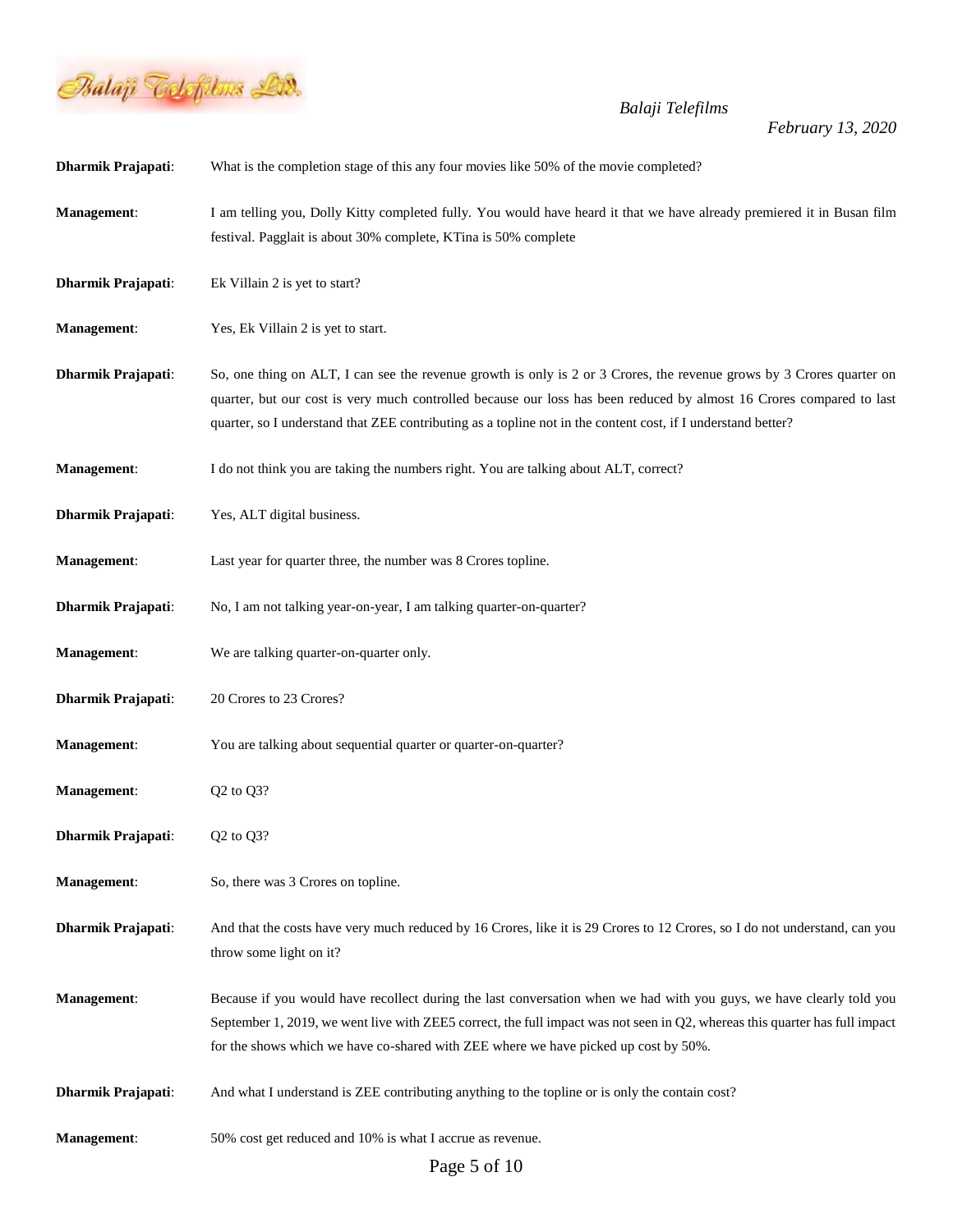

| Dharmik Prajapati: | Thanks.                                                                                                                                                                                                                                                                                                                                                                                                                                                                                                                                                                                                                                                                                                                                                                                                                                                                                                                                                                                                                                                                                                                                                                                                                                                                                                                                                                                                                                                                                                                                                                                                                                                                                                                                                                                                                                                                                                                                                                                       |
|--------------------|-----------------------------------------------------------------------------------------------------------------------------------------------------------------------------------------------------------------------------------------------------------------------------------------------------------------------------------------------------------------------------------------------------------------------------------------------------------------------------------------------------------------------------------------------------------------------------------------------------------------------------------------------------------------------------------------------------------------------------------------------------------------------------------------------------------------------------------------------------------------------------------------------------------------------------------------------------------------------------------------------------------------------------------------------------------------------------------------------------------------------------------------------------------------------------------------------------------------------------------------------------------------------------------------------------------------------------------------------------------------------------------------------------------------------------------------------------------------------------------------------------------------------------------------------------------------------------------------------------------------------------------------------------------------------------------------------------------------------------------------------------------------------------------------------------------------------------------------------------------------------------------------------------------------------------------------------------------------------------------------------|
| Moderator:         | Thank you. We have the next question from the line of Karan Gala from Robo Capital. Please go ahead.                                                                                                                                                                                                                                                                                                                                                                                                                                                                                                                                                                                                                                                                                                                                                                                                                                                                                                                                                                                                                                                                                                                                                                                                                                                                                                                                                                                                                                                                                                                                                                                                                                                                                                                                                                                                                                                                                          |
| Karan Gala:        | Thanks for the opportunity. I just wanted to ask one thing, the breakeven point that you mentioned for April to June was<br>that cash flow level or PAT level?                                                                                                                                                                                                                                                                                                                                                                                                                                                                                                                                                                                                                                                                                                                                                                                                                                                                                                                                                                                                                                                                                                                                                                                                                                                                                                                                                                                                                                                                                                                                                                                                                                                                                                                                                                                                                                |
| Management:        | Yes, it is a cash flow level for the quarter we are already breaking even.                                                                                                                                                                                                                                                                                                                                                                                                                                                                                                                                                                                                                                                                                                                                                                                                                                                                                                                                                                                                                                                                                                                                                                                                                                                                                                                                                                                                                                                                                                                                                                                                                                                                                                                                                                                                                                                                                                                    |
| Karan Gala:        | PAT level positive and cash flow positive by April to June?                                                                                                                                                                                                                                                                                                                                                                                                                                                                                                                                                                                                                                                                                                                                                                                                                                                                                                                                                                                                                                                                                                                                                                                                                                                                                                                                                                                                                                                                                                                                                                                                                                                                                                                                                                                                                                                                                                                                   |
| Management:        | April, May, June we will be targeting P&L break even. Cash flow we are already breaking even now itself.                                                                                                                                                                                                                                                                                                                                                                                                                                                                                                                                                                                                                                                                                                                                                                                                                                                                                                                                                                                                                                                                                                                                                                                                                                                                                                                                                                                                                                                                                                                                                                                                                                                                                                                                                                                                                                                                                      |
| Management:        | The reason is we have some amount that we are carrying from the past.                                                                                                                                                                                                                                                                                                                                                                                                                                                                                                                                                                                                                                                                                                                                                                                                                                                                                                                                                                                                                                                                                                                                                                                                                                                                                                                                                                                                                                                                                                                                                                                                                                                                                                                                                                                                                                                                                                                         |
| <b>Management:</b> | Which is residing into the P&L.                                                                                                                                                                                                                                                                                                                                                                                                                                                                                                                                                                                                                                                                                                                                                                                                                                                                                                                                                                                                                                                                                                                                                                                                                                                                                                                                                                                                                                                                                                                                                                                                                                                                                                                                                                                                                                                                                                                                                               |
| Management:        | That is the reason cash flow we are already done.                                                                                                                                                                                                                                                                                                                                                                                                                                                                                                                                                                                                                                                                                                                                                                                                                                                                                                                                                                                                                                                                                                                                                                                                                                                                                                                                                                                                                                                                                                                                                                                                                                                                                                                                                                                                                                                                                                                                             |
| <b>Management:</b> | 40 odd shows, which is not shared with anybody else that amortization continues to be in the P&L now.                                                                                                                                                                                                                                                                                                                                                                                                                                                                                                                                                                                                                                                                                                                                                                                                                                                                                                                                                                                                                                                                                                                                                                                                                                                                                                                                                                                                                                                                                                                                                                                                                                                                                                                                                                                                                                                                                         |
| Karan Gala:        | One more question, can you us some guidance for FY2021 and FY2022 revenue for ALT basis, I want to know about the<br>ALT?                                                                                                                                                                                                                                                                                                                                                                                                                                                                                                                                                                                                                                                                                                                                                                                                                                                                                                                                                                                                                                                                                                                                                                                                                                                                                                                                                                                                                                                                                                                                                                                                                                                                                                                                                                                                                                                                     |
| Management:        | There are two or three things, one is like we have always mention and I have mentioned on this call, between March 31,<br>2020 and April 1, 2021, we will breakeven the ALT business, so that is the first level of guidance, second is we are very,<br>very sure that our direct subscription revenues are doubling every year, so year one of our operating direct subscription<br>revenue was about 3.5 Crores to 4 Crores, second year it was 15 Crores, this year we will be well above 31 Crores to 32<br>Crores when we close this year, so the year after that we are also expecting a doubling in our direct subscription revenues.<br>We are also going to continue of course with the ZEE partnership, which is beneficial to both, it is a two year contract so<br>that will also span most of the next financial year leaking into the year after. What we want to do is three or four things, we<br>want to be the only OTT platform in the country that has broken even that too with the considerable base of originally<br>produced shows, we are now the number one store house of originally produced Hindi content in country and we will also<br>breakeven, we will also demonstrate that we are able to market our shows exclusively better than everybody else because<br>our efficiencies are better, we are achieving this at a much lower marketing spend than the competition that is reflected in<br>the fact that we are consistently in the top four gross billing OTT apps on the Android and the IOS web store pick any<br>month in the last 12 months we will always be in the top four, though our rate to the consumer is probably one of the lowest<br>it is Rs.100 for three months and 300 for a year, what we are therefore setting to establish is that there is a mass market,<br>which we are successfully able to target and operate a profitable OTT business with the topline of about 150 Crores to 200<br>Crores in the coming two financials. |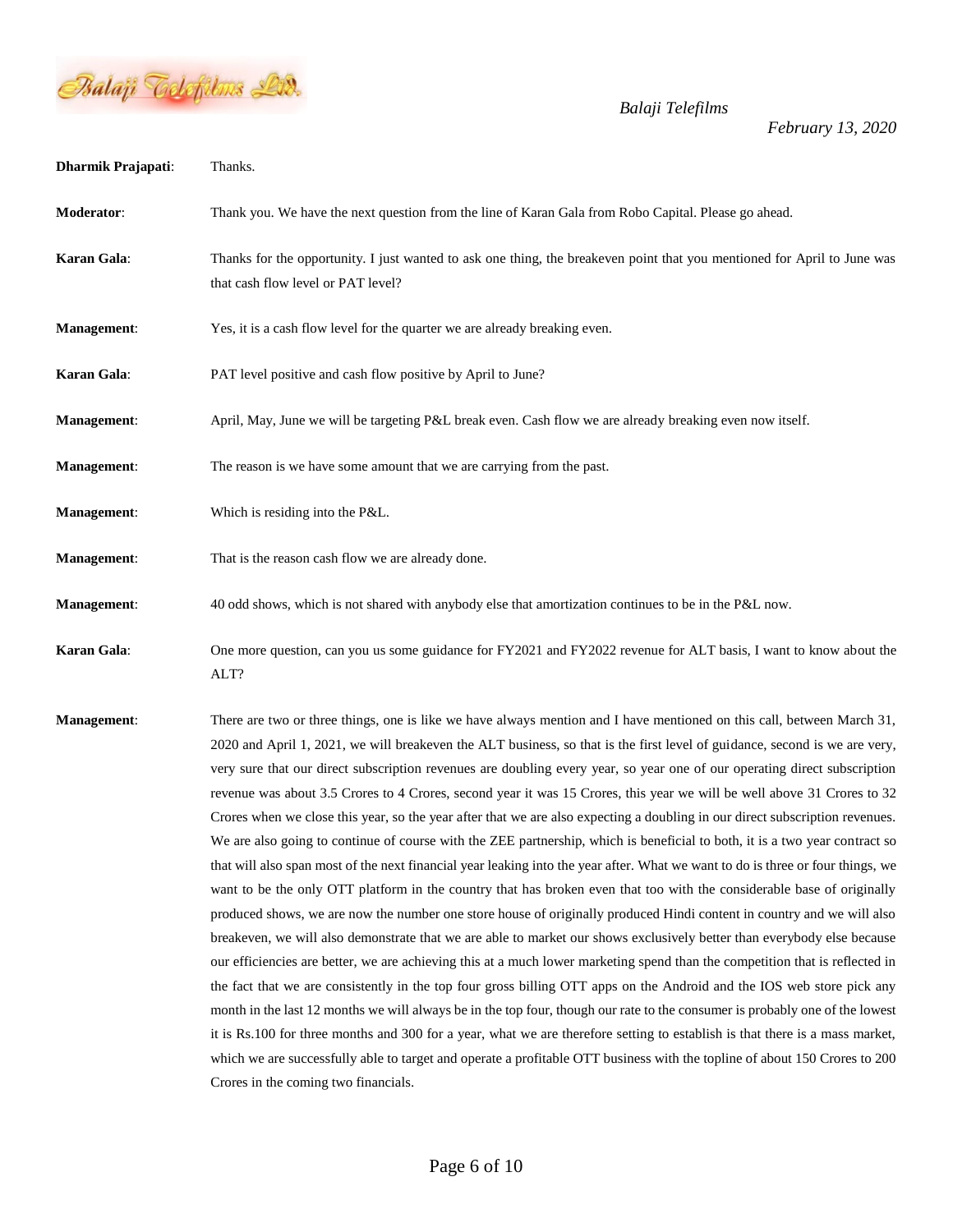

| Karan Gala:         | One last question I wanted to ask is last quarter you have mentioned your content creation cost on an annual basis is 160<br>Crores, will it come down?                                                                                                                                                                                                                                                                                                                      |
|---------------------|------------------------------------------------------------------------------------------------------------------------------------------------------------------------------------------------------------------------------------------------------------------------------------------------------------------------------------------------------------------------------------------------------------------------------------------------------------------------------|
| Management:         | No, I think 160 Crores to 170 Crores is overall cost base, out of which content can range anywhere from 100 Crores to 140<br>Crores.                                                                                                                                                                                                                                                                                                                                         |
| Karan Gala:         | So, that will come down after ZEE?                                                                                                                                                                                                                                                                                                                                                                                                                                           |
| Management:         | No, we are making the same, we are putting the same cash expense behind, we are just getting some part of it from ZEE<br>upfront. The value of content of production is the same it is only the ZEE is paying us.                                                                                                                                                                                                                                                            |
| Karan Gala:         | So, 100 Crores will be shared by you and ZEE, right?                                                                                                                                                                                                                                                                                                                                                                                                                         |
| Management:         | Yes, 100 Crores to 140 Crores depending on the market conditions.                                                                                                                                                                                                                                                                                                                                                                                                            |
| Karan Gala:         | Fine, thanks.                                                                                                                                                                                                                                                                                                                                                                                                                                                                |
| Moderator:          | Thank you. We have the next question from the line of Pravin Jadhav, an Investor. Please go ahead.                                                                                                                                                                                                                                                                                                                                                                           |
| Pravin Jadhav:      | Thank you for taking my question. Sir, I wanted to know the revenues between ZEE and us, it will be 50%-50%, or is there<br>another ratio?                                                                                                                                                                                                                                                                                                                                   |
| Management:         | There is no revenue share. I do not know where this gets picked up, it is a cost share, no revenue subsidy.                                                                                                                                                                                                                                                                                                                                                                  |
| Pravin Jadhav:      | So, whatever customers come to our apps 100% will be ours, right?                                                                                                                                                                                                                                                                                                                                                                                                            |
| Management:         | Absolutely.                                                                                                                                                                                                                                                                                                                                                                                                                                                                  |
| Pravin Jadhav:      | Sir, another question I had that regarding the mutual fund investments you have, on quarterly basis it has been decreasing,<br>so we are putting this money in the shows that we are making, so like gradually it will be decreasing or like anytime it will<br>stop?                                                                                                                                                                                                        |
| <b>Management</b> : | What we published is we are clearly shown you mutual fund investment plus we have shown some investment, which is a<br>very short-term, I think three to four months, which we have deployed into distribution business, which will come back, so<br>they are close to cash and cash requirement will be as we speak today it will be in the range of 44 Crores to 45 Crores that<br>is cash and cash requirement that is how you should see, its movie business allocation. |
| Pravin Jadhav:      | Sir, one more thing your ALT Balaji app is there, you can see a lot of comments wherein people are having problem when<br>they have subscribed for it and they are not able to see it, so I think there are lot of complaints. why they are facing issues<br>on it, do you have any information on it?                                                                                                                                                                       |
| Management:         | Are you asking us what is the customer complaint readdressal mechanism?                                                                                                                                                                                                                                                                                                                                                                                                      |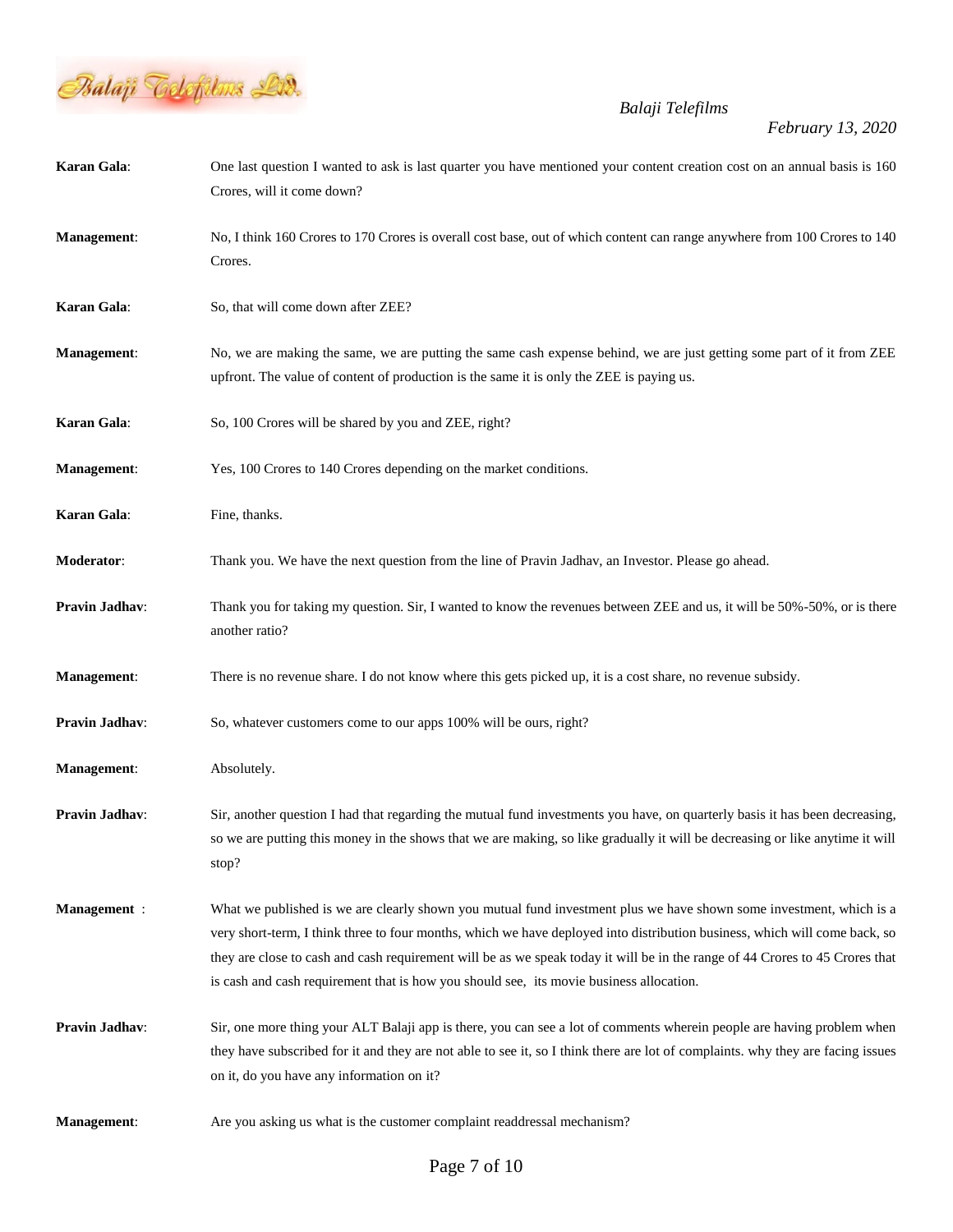

*February 13, 2020*

**Pravin Jadhav**: If you see on the ALT Balaji app below there are a lot of comments wherein in customers they have subscribed the app, but they are not able to see, lot of complaints are there? **Management**: We are quite serious about the complaints, we try to reach out to these people and it get resolved also but having said that if you see most of the apps have similar complaints. **Management:** I think there are two or three issues in the complaint, one is payment and second is usage, I think what we are prioritizing and tackling is the payment complaint format first and the usage, some buttons which are high-tech buttons sometimes they complain about saying we do not have last and seconds rewind that technology, we communicate change that is going take some time for us to get there, as you can understand our technology investments right now is limited to around 19 Crores and they are focused on very basic simple user experience. We are not comparable to some of our foreign competitors who have invested probably at least 100 or more than that 100x times what we are on the usage part, so payment is what we will improve and we will see a continual improvement; however, if you compare our app to some of the world standard apps where the investment levels are in billions of dollar, we are not able to achieve that kind of ease of use. **Pravin Jadhav:** Last question Sir, in last quarter you were saying for the movie business 80 Crores was going to be receivables, so have we booked in this quarter or is going to be booked in this fourth quarter? **Management**: So, each quarter there is a receivable, which comes down, my total capital employed into movie business continues to be around 100 Crores, we will not breach that number. **Pravin Jadhav:** That is it from my side. **Moderator**: Thank you. We have the next question from the line of Dharmik Prajapati from Prospero Tree. Please go ahead. **Dharmik Prajapati:** I have a question on the movie business, this time the revenue from the satellite rights has been recorded like contribution has comes from the satellites right if I am not wrong, so is there anything more left to be coming from the movie business in the Q4, is there any? **Management**: We have recorded all the possible revenues and the cost by YTD quarter three, so nothing is there for quarter four. **Dharmik Prajapati**: And this content sharing with the ZEE, I was going through the IP, it is written that the acquired content, so will this content will be shared for a limited license period and we will be able to get back this content, which you are providing to ZEE5 the shows that we made for? **Management**: Balaji does not have any acquired content, so all contents are original, exclusive to us and I own IP and from September 1, 2020, there are certain shows, which is around 13 as we speak today are co-shared with ZEE. **Moderator**: Thank you. We have the next question from the line of Rahul Jagwani from SKS Capital. Please go ahead. **Rahul Jagwani:** How is the outlook for the TV business next year, it has grown pretty well in recent 9 months, how will FY2021?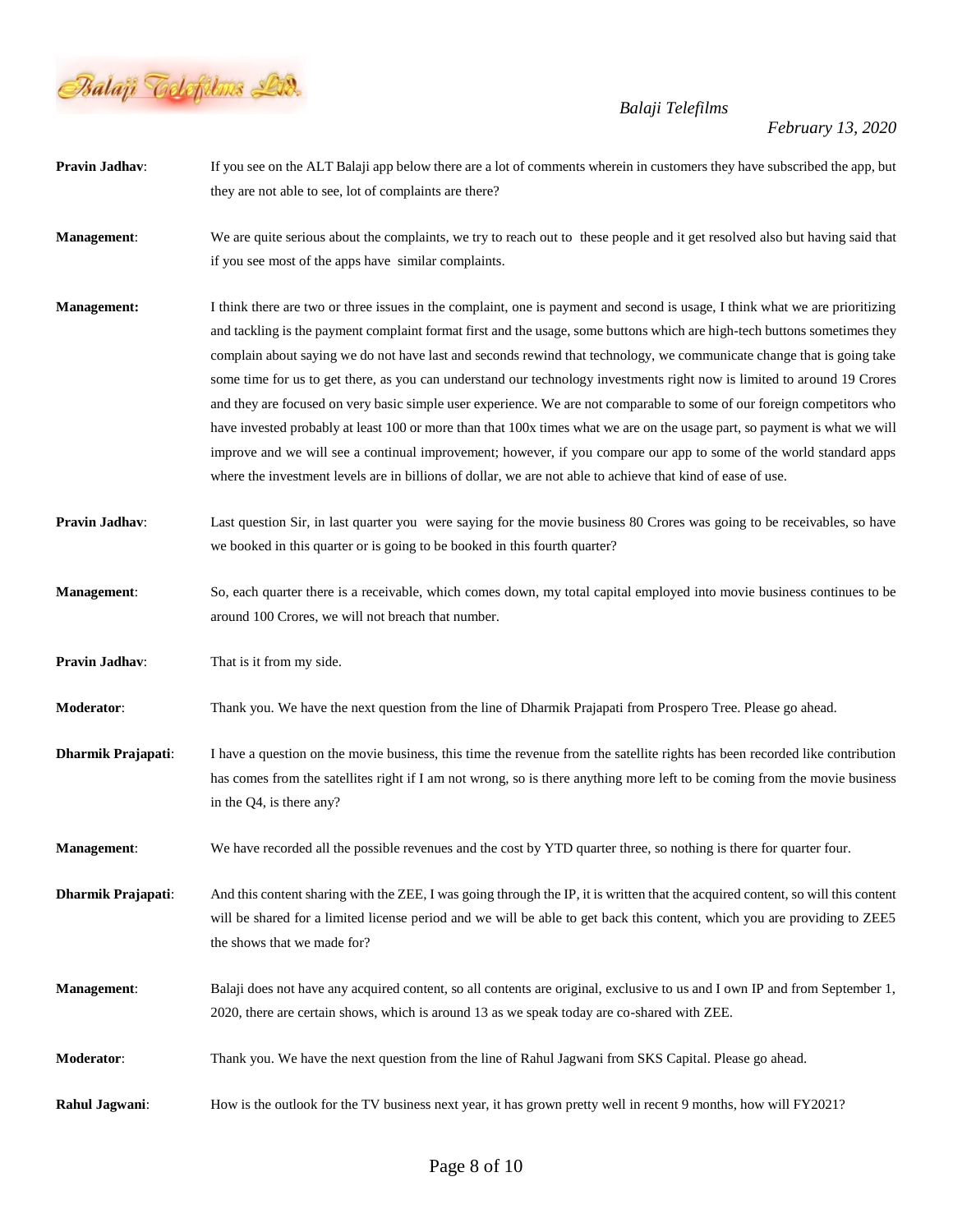

| <b>Management:</b>    | We expect 10% growth over the TV business that we end up on this March 31, 2020, probably 10% more, largely fueled<br>by production efficiencies and cost control on four of our long running programs in combination with prospectively Naagin<br>running longer and better management of costs.                                                                                                                                                                                                                                                                                                                                                                                                                                                                        |
|-----------------------|--------------------------------------------------------------------------------------------------------------------------------------------------------------------------------------------------------------------------------------------------------------------------------------------------------------------------------------------------------------------------------------------------------------------------------------------------------------------------------------------------------------------------------------------------------------------------------------------------------------------------------------------------------------------------------------------------------------------------------------------------------------------------|
| Rahul Jagwani:        | On the digital piece there is a 55 Crores revenue in 9 months, so that is all ALT Balaji revenue or what is that?                                                                                                                                                                                                                                                                                                                                                                                                                                                                                                                                                                                                                                                        |
| Management:           | Yes, it is ALT Balaji.                                                                                                                                                                                                                                                                                                                                                                                                                                                                                                                                                                                                                                                                                                                                                   |
| Rahul Jagwani:        | What is the spilt of this 55, it is not ALT direct subscription, right?                                                                                                                                                                                                                                                                                                                                                                                                                                                                                                                                                                                                                                                                                                  |
| Management:           | So, our direct subscription revenue for the year we will end our total revenue at 81 Crores out of which we expect 35 to 40<br>Crores to come from direct.                                                                                                                                                                                                                                                                                                                                                                                                                                                                                                                                                                                                               |
| Rahul Jagwani:        | And then you are expecting this 81 Crores to double next year is what you say?                                                                                                                                                                                                                                                                                                                                                                                                                                                                                                                                                                                                                                                                                           |
| Management:           | Yes, so we have done that, first year we have got 7 Crores, second year we got 40, now we are 80 Crores, so we will go to<br>around 150 Crores, but with our cost subsidy or cost base will come down, so it is a kind of breakeven at least two to three<br>quarters in the next financial year.                                                                                                                                                                                                                                                                                                                                                                                                                                                                        |
| Rahul Jagwani:        | Thanks.                                                                                                                                                                                                                                                                                                                                                                                                                                                                                                                                                                                                                                                                                                                                                                  |
| Moderator:            | Thank you. We have the next question from the line of Roshan Shetty an Investor. Please go ahead.                                                                                                                                                                                                                                                                                                                                                                                                                                                                                                                                                                                                                                                                        |
| <b>Roshan Shetty:</b> | I wanted to understand this quarter we know that because of the huge success of Dream Girl, we have a good movie business,<br>good revenue and good profitability or revenue in movie business, so wanted to know if the movie is not doing good, so in<br>that case how much revenue proportion we get or profit is expected just want to know if the movie is not doing good, what<br>can be expectation from movie business?                                                                                                                                                                                                                                                                                                                                          |
| Management:           | Just ignore movie projects for the time being that will give you perspective correct, so what happens, TV business and ALT<br>business, if the movie is zero, we should see the production hours which we have for TV, we are already looking at 800<br>plus hours this year, which virtually the relation remaining at the same level, so with the volume the revenue goes up and<br>if I had the five shows which is a flagship shows continues with those kind of margin my profit will be much better than<br>what we are seeing now or what we have seen last year. On ALT, we have clearly demonstrated how the cost is flowing<br>now, with each quarter we expect cost to only go down, so it is not that only because of movie the numbers are looking<br>good. |
| Management:           | If you look at the TV numbers it is 25 plus and loss of ALT is 16, so even if we do not take movies we are still in the clear<br>and cash flow positive on the business.                                                                                                                                                                                                                                                                                                                                                                                                                                                                                                                                                                                                 |
| <b>Roshan Shetty:</b> | No, that I understand, because the Balaji Telefilms, TV business is a cash cow for the entire business, so just wanted to<br>understand we are also getting into as our CFO mentioned that 100 Crores is every year invested in movies?                                                                                                                                                                                                                                                                                                                                                                                                                                                                                                                                  |